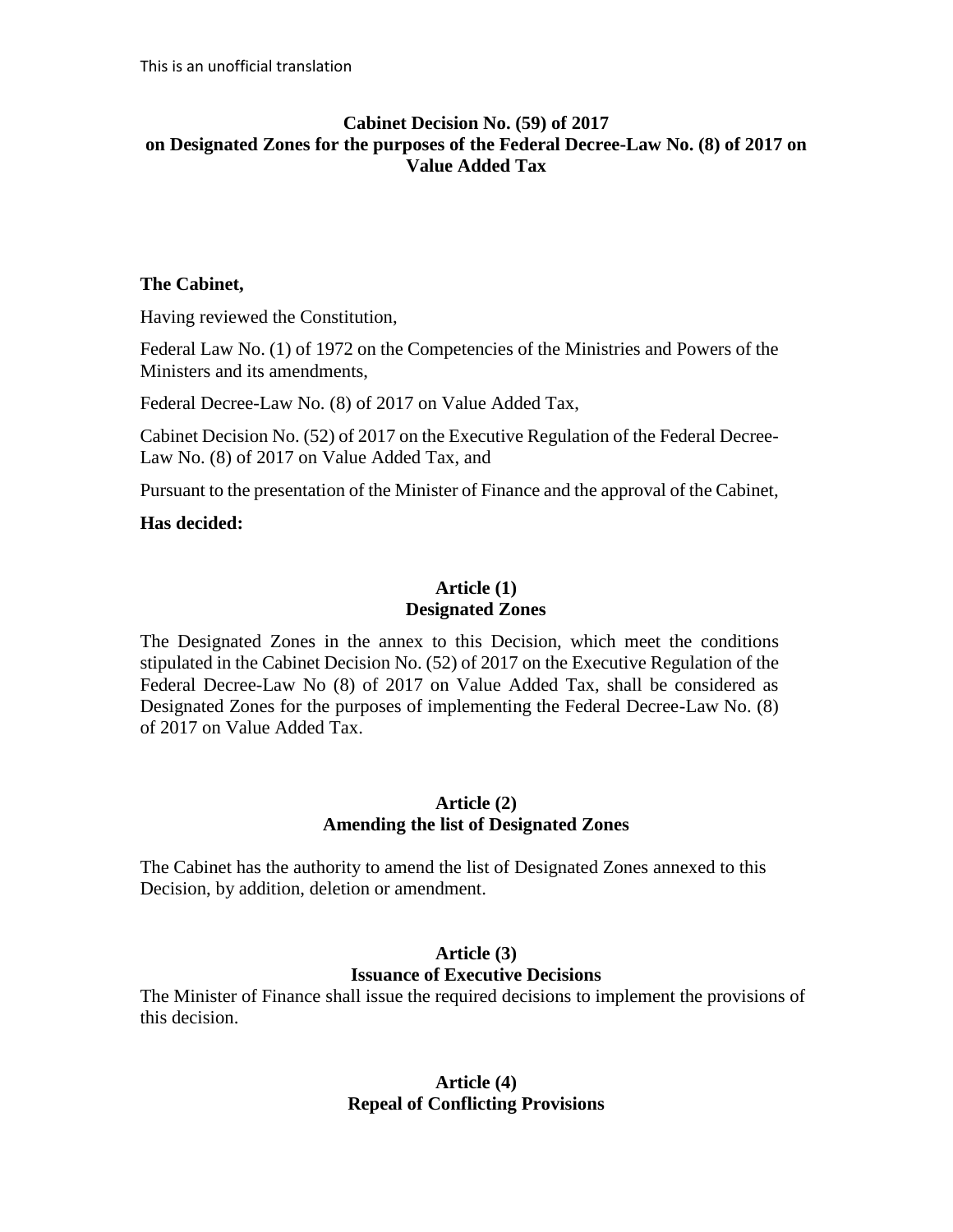Any provision violating or conflicting with the provisions of this Decision shall be abrogated.

# **Article (5) Implementation of the Decision**

This decision shall be implemented as of 1 January 2018.

**Mohammad bin Rashid Al Maktoum Prime Minister**

**Issued by us: On: 28 December 2017. Corresponding to: 9 Rabi' Alakher 1439 H.**